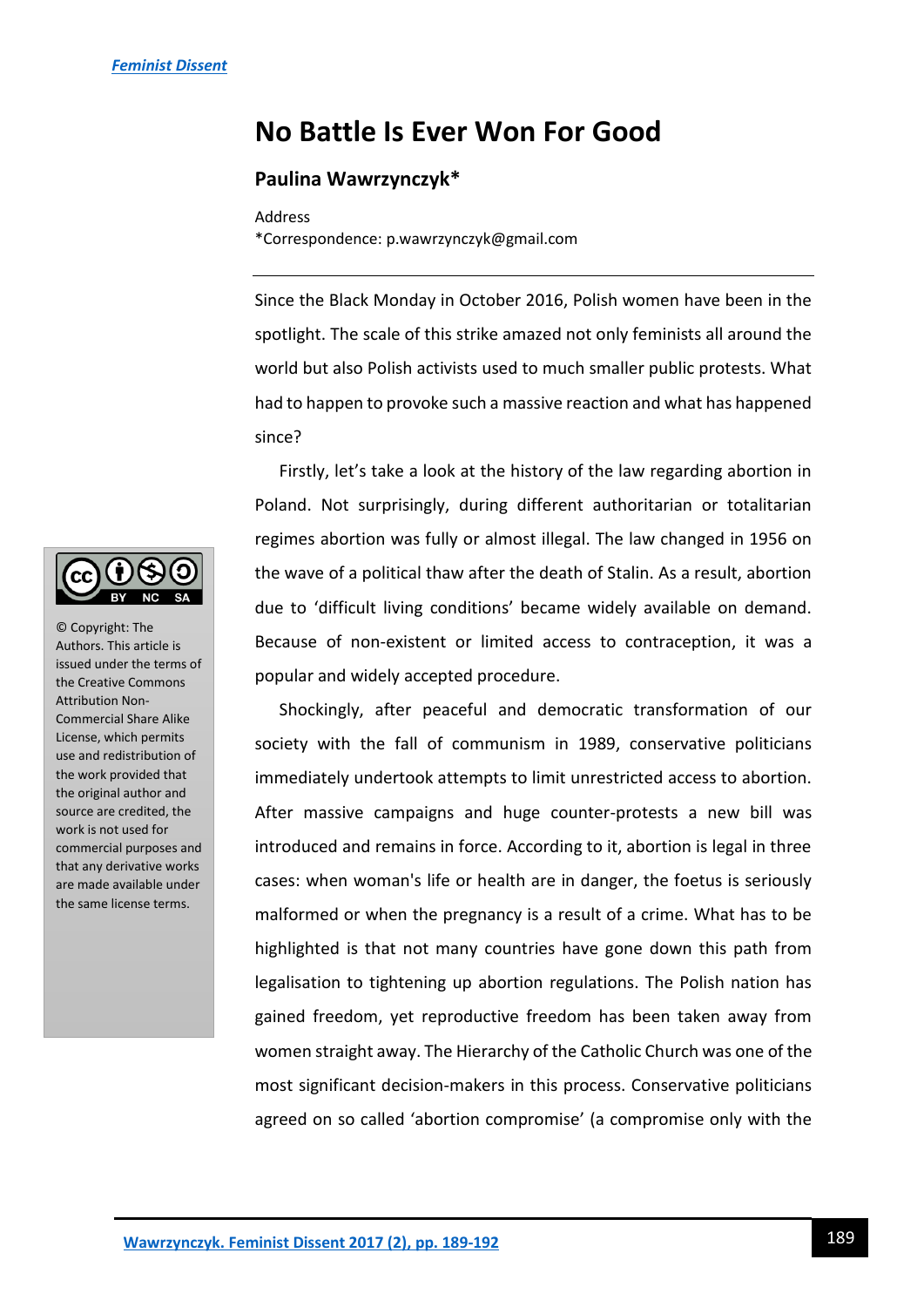Church which would like to ban it completely) and have changed the public debate about abortion for years.

Although the same bill introduced compulsory sex and relationships education (SRE) to Polish schools and obliged the authorities to provide access to contraceptives, these elements remain on paper. We can argue if the lack of SRE would have been more beneficial than a biased version of it – through all these years and regardless of the ruling party, the Polish Ministry of National Education has supported only the Catholic approach to educating about sexuality. Beliefs-based information presented in school books could not have been further from the up-to-date scientific research. Teachers, school headmasters and parents have not been encouraged to pay attention to the quality and curricula of SRE lessons. What is worth mentioning is that promoting abstinence-only programmes is counterproductive to the idea of decreasing the number of unintended pregnancies, it only results in less safe sex.

Both at schools and in the media, the narrative about abortion has changed drastically and anti-choice rhetoric has dominated all debates. The battle over the language has been lost and terms like 'a conceived child' or 'killing babies' have switched focus from women who get pregnant to embryos. The educational role of the law proved to be working – the word 'abortion' has become a taboo and the Polish society has got quickly used to the situation when it is sought either in the underground or abroad. Both of these options are expensive and leave disadvantaged women in danger. In reality, since physicians have the right to plead conscience clause, legal abortion is also impossible to obtain in many Polish hospitals. The lack of access to free and safe abortion seems to suit health care providers who are either too intimidated or well paid in the underground to stand up with women. I am sorry to say this – despite the obvious violations of human rights, overall this system has so far been comfortable enough to not to cause mass protests. Feminist organisations which constantly fight to change it have been left alone and underfunded for years.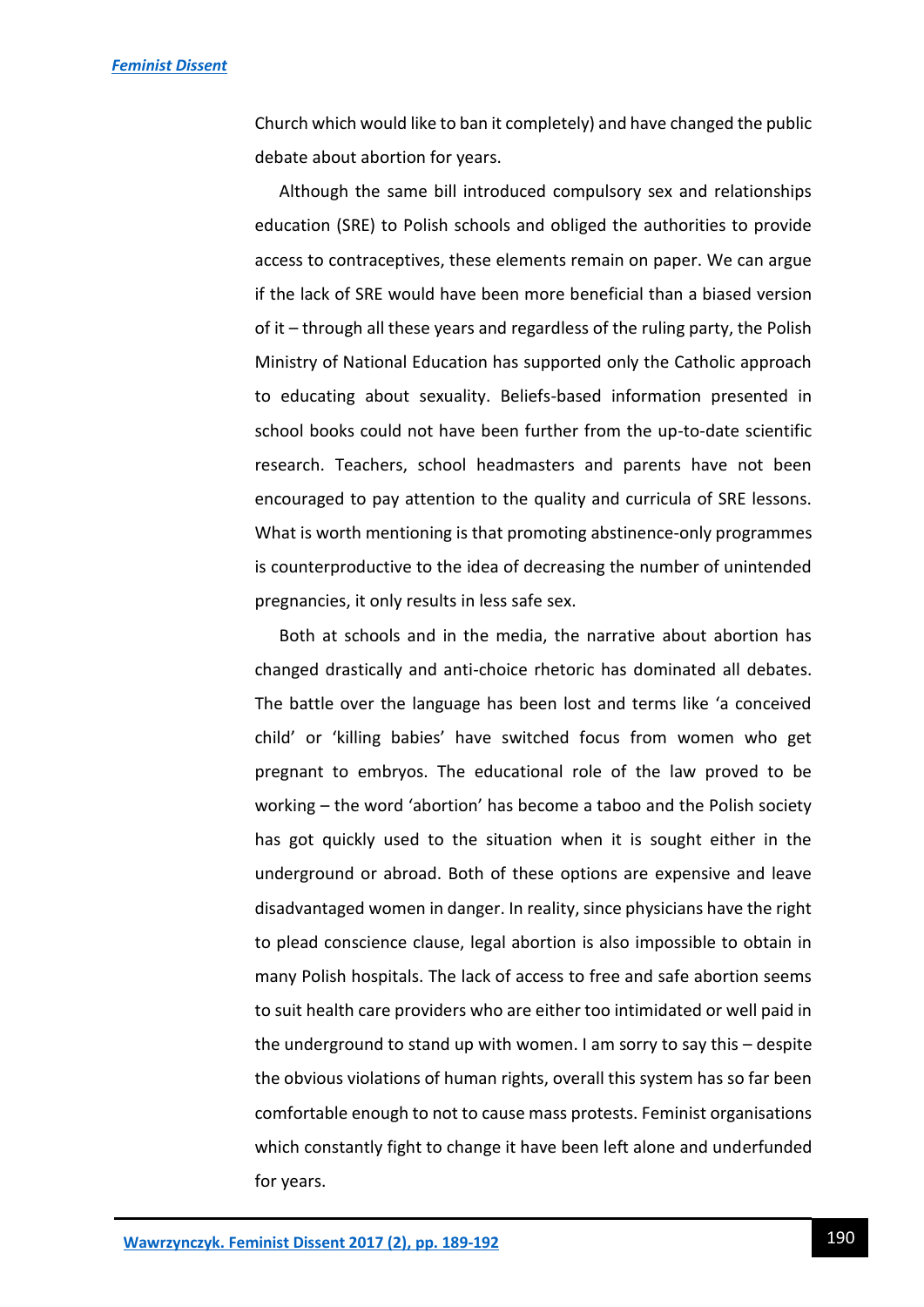The older generations have quickly forgotten how abortion was widespread in the past, young people have followed the Catholic propaganda and become more compassionate for foetuses than women. This has not only diminished the efforts to bring back our rights but also encouraged religious fanatics to proceed with banning abortion completely and punishing women who have had one. In 2016, after the first year of the single-party ruling of the far-right PiS, another project like this was forwarded in the Polish parliament. Nonetheless, this time it was too much to bear, 'the compromise' was endangered and the remaining rights could have been taken away. In response, women gathered spontaneously and protested in many places in Poland on a scale that has not been seen before. It scared the parliamentarians and they rejected the bill.

As successful as it may seem, showing our power and rage has not stopped PiS from continuously humiliating Polish women. After cutting off funds for a NGO supporting survivors of gender-based violence and declaring the will to withdraw from the Istanbul Convention (signed and ratified after enormous battles) I am not hopeful about the near future. Nevertheless, what is promising is growing awareness of Polish citizens who started to notice injustice and hypocrisy in which we live, and to discuss reproductive rights. The threat of losing everything and putting women in a real danger was a wake-up call. The word 'abortion' has regained its place in debates. Women who protested together have stayed in touch and do not stop mobilising themselves and their communities.

The Polish case exemplifies how far-right movements value women's wellbeing, health and lives. In any country no rights are won for good. We must pay attention to mechanisms that take place all around the world and continue to raise awareness of what we have fought for and what may be taken away from us. I believe that only global solidarity and mass protests will lead us to reproductive freedom for all.